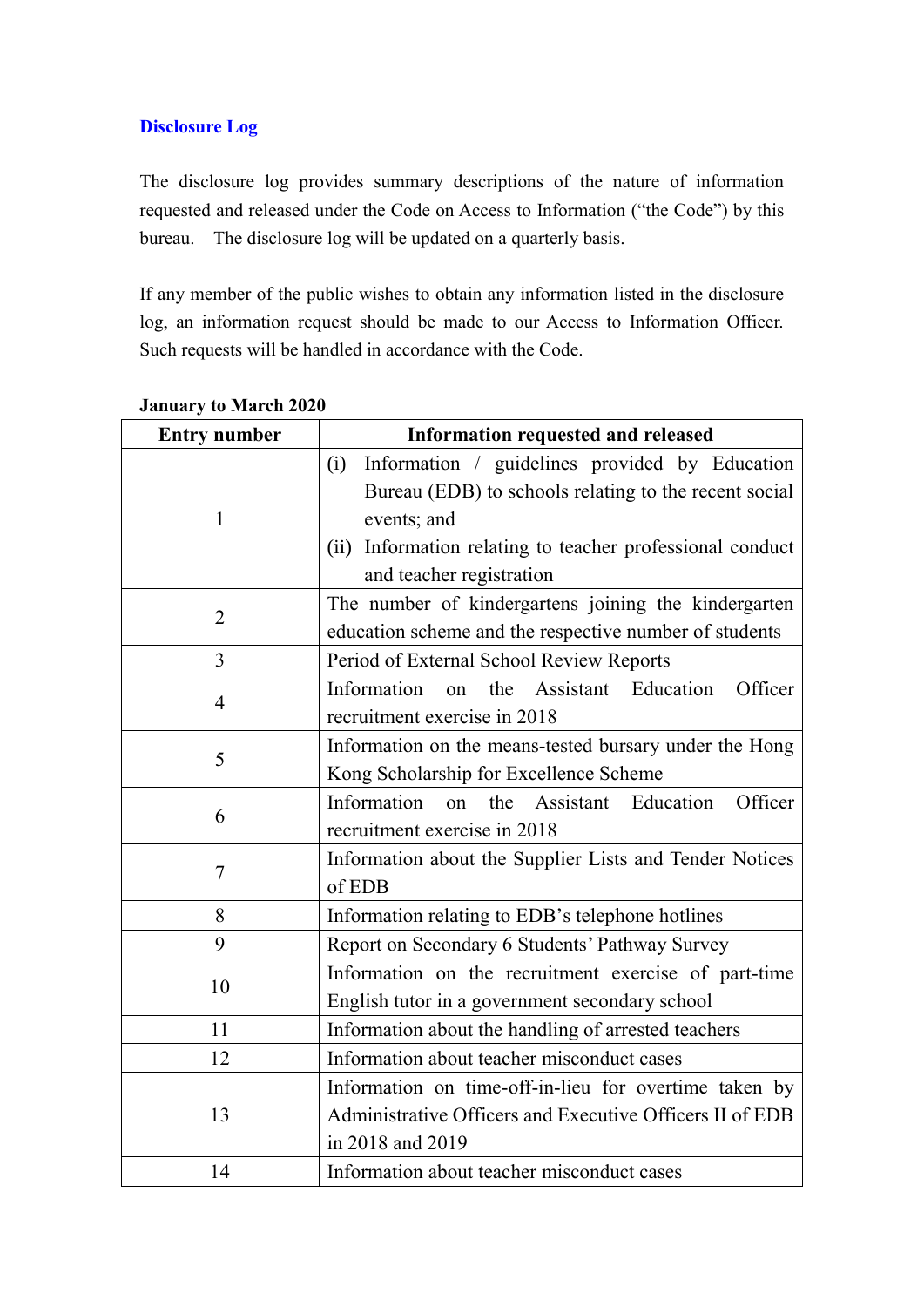| 15 | Student enrolment of selected University<br>Grants       |
|----|----------------------------------------------------------|
|    | Committee (UGC)-funded and self-financing<br>post-       |
|    | secondary programmes by year of study                    |
| 16 | Report on Secondary 6 Students' Pathway Survey           |
| 17 | Information about the handling of complaints relating to |
|    | teacher misconduct                                       |
|    | Information / guidelines issued by EDB on student        |
| 18 | guidance and counselling / discipline work in secondary  |
|    | schools                                                  |
|    | Information relating to the support and resources<br>(i) |
| 19 | provided by EDB for schools to conduct online            |
|    | teaching during the class suspension;                    |
|    | Information relating to the implementation of<br>(ii)    |
|    | "Suspending Classes without Suspending Learning"         |
|    | and learning arrangements for cross-boundary             |
|    | students; and                                            |
|    | (iii) Number of cross-boundary students (CBS) by school  |
|    | level and number of schools having admitted CBS          |

## **April to June 2020**

| <b>Entry number</b> | Information requested and released                         |
|---------------------|------------------------------------------------------------|
| 1                   | Information relating to the handling of a request for      |
|                     | information by EDB                                         |
| $\overline{2}$      | Information on how EDB follows up the recommendations      |
|                     | on Integrated Education made by the Audit Commission       |
|                     | in 2018                                                    |
| 3                   | Information on resignation and recruitment figures, and    |
|                     | the latest establishment and strength of individual grades |
|                     | in EDB                                                     |
| 4                   | Information about the management of the Advisory           |
|                     | Teaching Team of the Native-speaking English Teacher       |
|                     | (NET) Section                                              |
| 5                   | Information about the development of<br>(i)<br>web         |
|                     | applications to support students' literacy development     |
|                     | under the NET Scheme; and                                  |
|                     | (ii)<br>Information about the Supplier Lists of EDB        |
| 6                   | Information about the qualifications of Advisory Teachers  |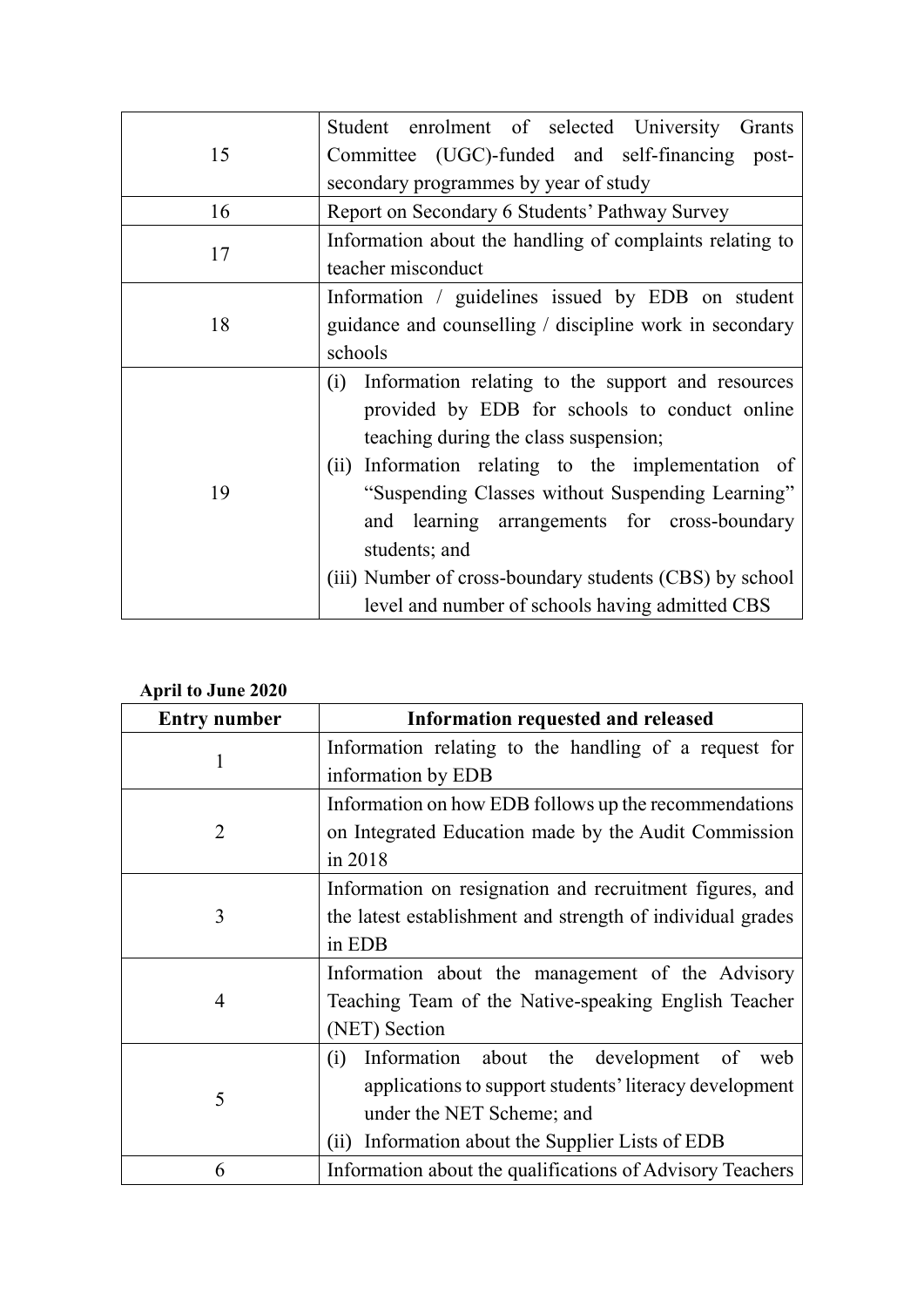|    | and the management of the Advisory Teaching Team of the      |
|----|--------------------------------------------------------------|
|    | <b>NET</b> Section                                           |
| 7  | Information about the work experience of Advisory            |
|    | Teachers in the NET Section                                  |
|    | Information relating to applications of SCOLAR's<br>(i)      |
|    | Research and Development Projects 2015-16 and                |
|    | Research and Development Projects 2018-19 funded             |
| 8  | by the Language Fund; and                                    |
|    | Titles, abstracts and information of Principal<br>(ii)       |
|    | Investigators and Co-Investigators of projects of            |
|    | Research and Development Projects 2015-16                    |
| 9  | Statistics relating to the number and qualification of       |
|    | primary and secondary school teachers in Hong Kong           |
|    | Information about the qualifications of NETs<br>(i)          |
|    | newly recruited in the 2017/18, 2018/19 and 2019/20          |
| 10 | school years; and                                            |
|    | Information about the management of the Advisory<br>(ii)     |
|    | Teaching Team of the NET Section                             |
|    | Information on contingency measures for the 2020<br>(i)      |
|    | Hong Kong Diploma of Secondary Education                     |
|    | (HKDSE) Examination due to outbreak of COVID-                |
| 11 | 19; and                                                      |
|    | Information on the admission of local and non-local<br>(ii)  |
|    | students to universities through Joint University            |
|    | Programmes Admissions System (JUPAS) and non-                |
|    | <b>JUPAS</b> routes                                          |
| 12 | Duty visit related information of an EDB Official            |
|    | Information relating to the statement issued by EDB<br>(i)   |
|    | concerning a question in the History examination of          |
| 13 | the 2020 HKDSE Examination; and                              |
|    | Relevant ordinance(s) on the supervision of the Hong<br>(ii) |
|    | Kong Examinations and Assessment Authority                   |
| 14 | Information about the school support services provided by    |
|    | the Advisory Teaching Team of the NET Section                |
| 15 | Information about the management of the Advisory             |
|    | Teaching Team of the NET Section                             |
| 16 | Information about the school support services provided by    |
|    | the Advisory Teaching Team of the NET Section                |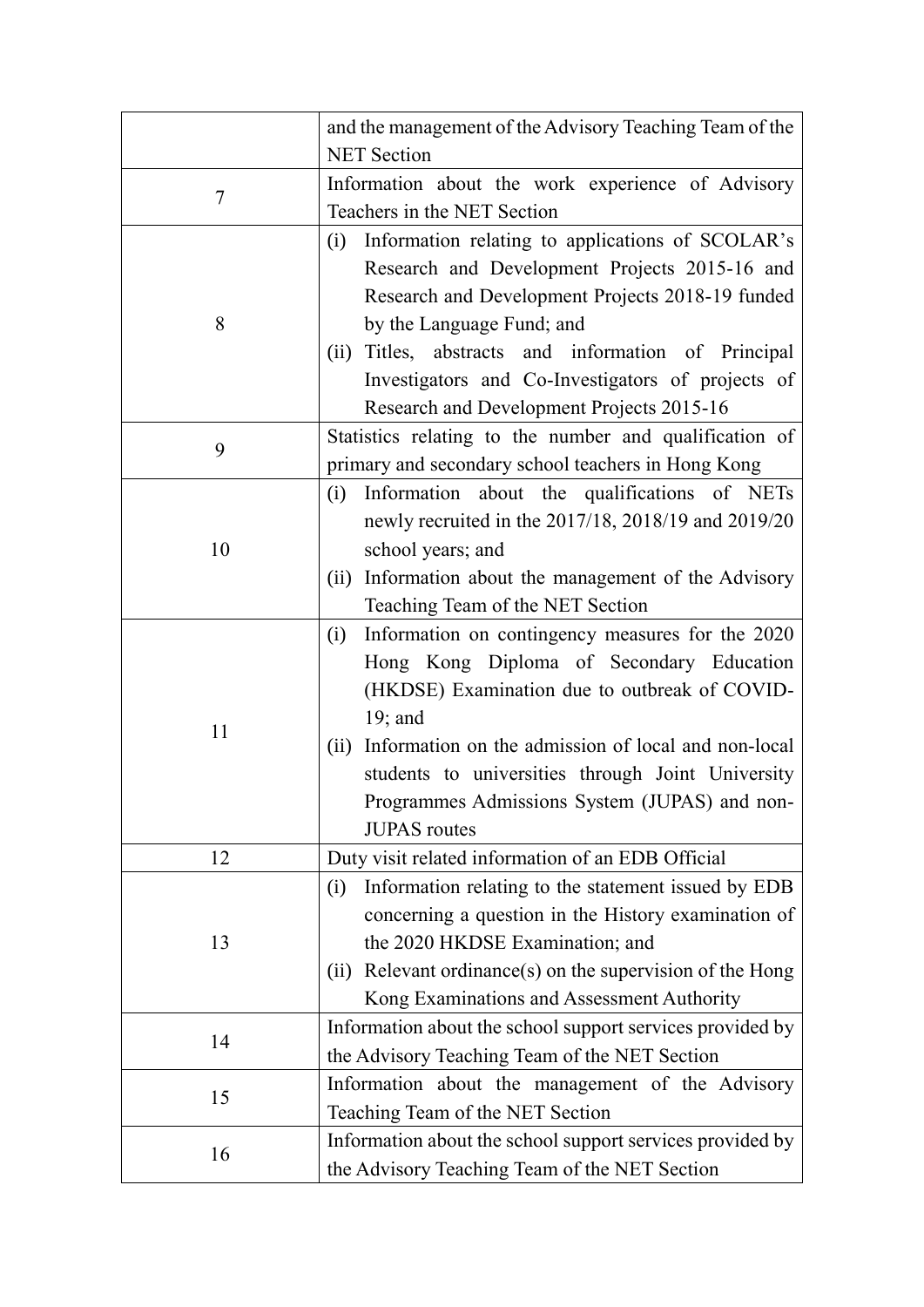| 17 | Information on the 2018 Assistant Education Officer      |
|----|----------------------------------------------------------|
|    | recruitment exercise                                     |
| 18 | Report on Secondary 6 Students' Pathway Survey           |
| 19 | Information relating to the Special Duties Office of EDB |
|    | and the handling of the student grant application        |

### **July to September 2020**

| <b>Entry number</b> | Information requested and released                         |
|---------------------|------------------------------------------------------------|
| 1                   | Information about the procurement of service               |
|                     | Information about the establishment of the incorporated    |
| $\overline{2}$      | management committee of a school                           |
|                     | Actual intakes in self-financing post-secondary education  |
| 3                   | institutions                                               |
|                     | Information of vacant school premises under the            |
| $\overline{4}$      | management of EDB                                          |
|                     | Information on the establishment of Assistant<br>(i)       |
|                     | Education Officer and Education Officer;                   |
|                     | Information on the average student unit cost and<br>(ii)   |
|                     | tuition fee on UGC-funded degree and sub-degree            |
|                     | programmes from 1998/99 to 2019/20 academic                |
| 5                   | years; and                                                 |
|                     | Information on the disciplinary actions taken by<br>(iii)  |
|                     | EDB against the teachers having committed                  |
|                     | criminal offences or acts of misconduct from 2012          |
|                     | to 2019                                                    |
|                     | Relevant procedures on complaint handling<br>for           |
| 6                   | kindergartens and kindergarten-cum-child care centres      |
| $\tau$              | Report on Secondary 6 Students' Pathway Survey             |
|                     | Information on 2018 Assistant Education Officer            |
| 8                   | (Administration) recruitment exercise and 2018 Assistant   |
|                     | Inspector (Graduate) recruitment exercise                  |
| 9                   | Information relating to the regulation of exempted courses |
|                     | conducted in Hong Kong under the Non-local Higher and      |
|                     | Professional Education (Regulation) Ordinance, Cap. 493    |
| 10                  | Information<br>Assistant<br>the<br>Primary<br>School<br>on |
|                     | Master/Mistress recruitment exercise in 2017-18            |
| 11                  | School Administration Guide released from 3 September      |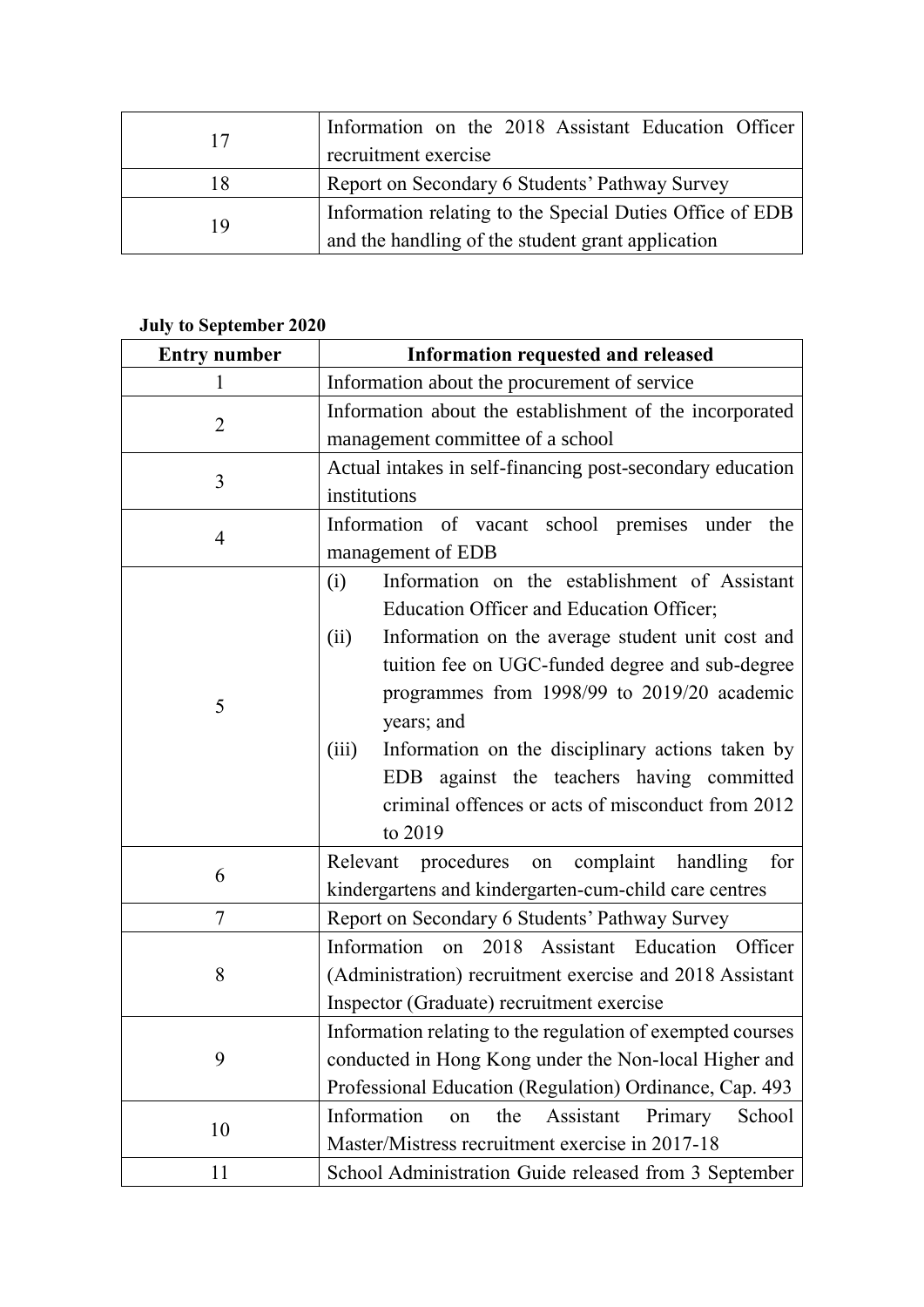|    | 2013 to 21 August 2014                                   |
|----|----------------------------------------------------------|
| 12 | Information about school sponsoring bodies and their     |
|    | sponsored schools                                        |
| 13 | Information on the means-tested bursary under the Hong   |
|    | Kong Scholarship for Excellence Scheme                   |
| 14 | Information relating to the Professional Consultancy     |
|    | Service for Senior Secondary Liberal Studies "Textbooks" |
| 15 | Information on 2019 Assistant Inspector (Graduate)       |
|    | recruitment exercise                                     |

# **October to December 2020**

| <b>Entry number</b> | Information requested and released                       |
|---------------------|----------------------------------------------------------|
| 1                   | Officer<br>Information<br>the Assistant Education<br>on  |
|                     | recruitment exercise in 2019                             |
| $\overline{2}$      | Information about the operation of the Advisory Teaching |
|                     | Team of the Native-speaking English Teacher Section      |
|                     | Information about handling of teacher professional       |
| 3                   | misconduct cases                                         |
|                     | (i) Information on full time locally accredited self-    |
|                     | financing post-secondary programmes; and                 |
| $\overline{4}$      | (ii) Planned and actual intakes in self-financing post-  |
|                     | secondary education institutions                         |
| 5                   | Report on Secondary 6 Students' Pathway Survey           |
| 6                   | Key statistics on post-secondary education               |
| 7                   | Information about cancellation of teacher registration   |
|                     | Information on current policies pertaining to holders of |
| 8                   | Recognizance Form who wish to seek higher education in   |
|                     | Hong Kong                                                |
|                     | Information about vacant school premises under the       |
| 9                   | purview of EDB                                           |
|                     | Information about the operation of the Advisory Teaching |
| 10                  | Team of the Native-speaking English Teacher Section      |
| 11                  | Information about the school facilities in secondary     |
|                     | schools of Yau Tsim and Mongkok District                 |
| 12                  | EDB's<br>Information<br>role/experience<br>in<br>on      |
|                     | identifying/handling domestic violence cases             |
| 13                  | Information about the Task Force which handles teacher   |